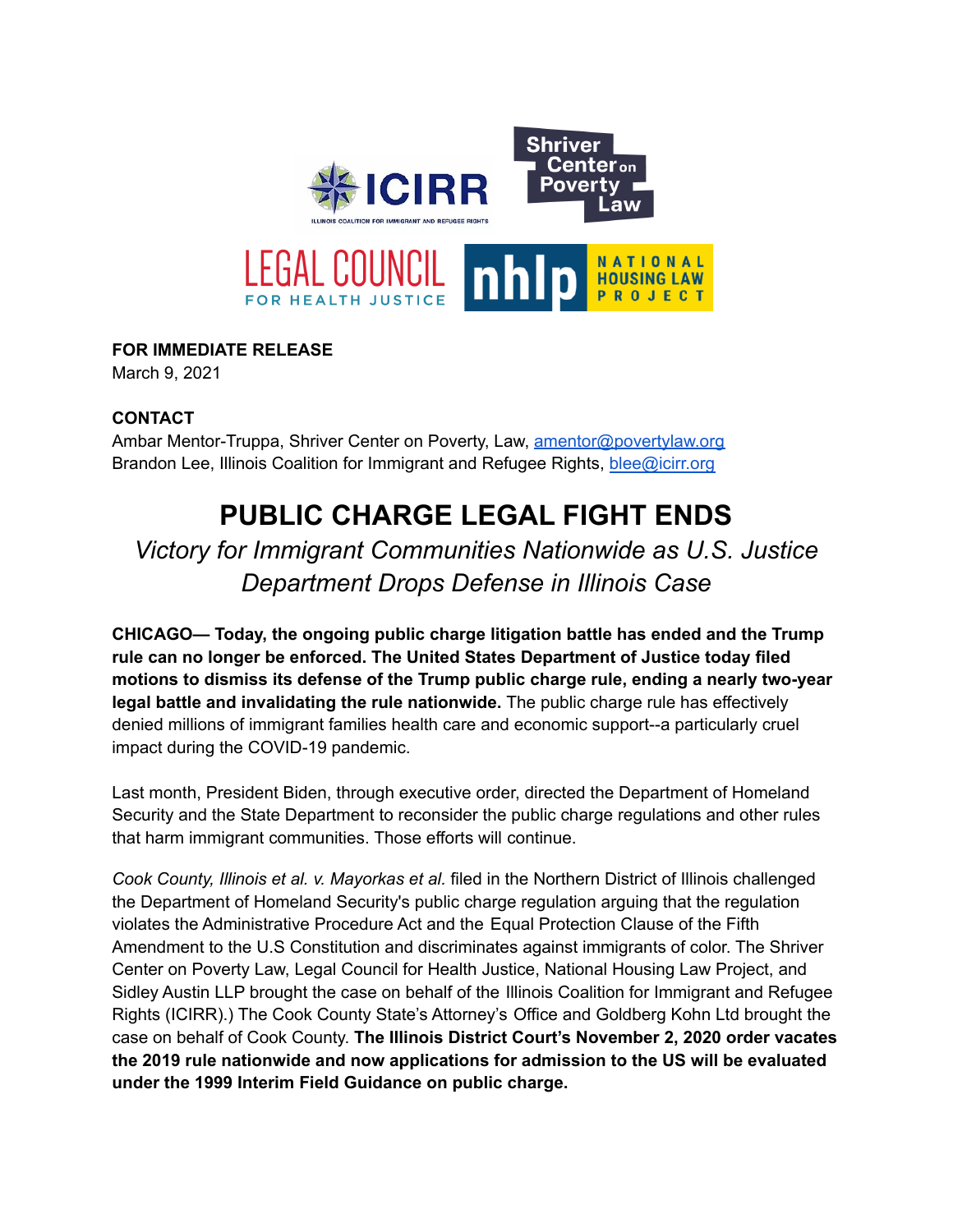"After years of fighting against the public charge rule, the immigrant community takes home a hard earned win," said **Luvia Quiñones, Director of Health Policy at the ICIRR**. "Today, we celebrate that immigrants can seek public benefits without fearing future repercussions, and that immigrants will not be barred from gaining status because they are too old, too young, not educated enough, or not wealthy enough. This is the first step to rebuilding trust between immigrants and the government, which is especially crucial as we work to finally bring an end to the pandemic."

**Cook County State's Attorney Kim Foxx** noted, "We are relieved and grateful for today's hard-fought win. This rule should never have been put in place. No one should live in fear that accessing critical food, housing, and health care resources will threaten their immigration status. I am proud to be a part of the brave team that took on this fight and saw it through to a victory."

"Today marks the end of a dark chapter of a cruel policy against low-income immigrants of color," said **Militza M. Pagán, Staff Attorney at Shriver Center on Poverty Law**. "Families should not have to worry if securing their medical needs and their next meal will jeopardize their stay and future in this country. The end of this rule will provide immigrant communities much needed relief during an extremely difficult time."

"Wise public policy should encourage all people to access public services, not engender confusion and fear," said **Caroline Chapman, Senior Director of Policy and Advocacy at Legal Council for Health Justice.** "Trump's rule has had devastating effects on public health in communities of color and may continue to cast a shadow over immigrant communities for years to come. We welcome the Biden-Harris Administration's steps today and encourage the Administration to continue to work as diligently to mitigate these harms as the previous administration worked to create them."

"During and after the pandemic, we must ensure that all families have their basic human rights and needs met, including access to food, healthcare and a home," said **Shamus Roller, executive director of the National Housing Law Project**. "This must be a top priority for the Biden-Harris Administration and for state and local government nationwide."

"We are gratified that the Illinois district court's order—which protects immigrants from having to choose between their immigration status and their health—is now the law throughout the United States," said **Tacy Flint of Sidley Austin LLP.**

## ###

Established in 1986, the **Illinois Coalition for Immigrant and Refugee Rights** is a statewide coalition of more than 100 organizations dedicated to promoting the rights of immigrants and refugees to full and equal participation in the civic, cultural, social, and political life of our diverse society.